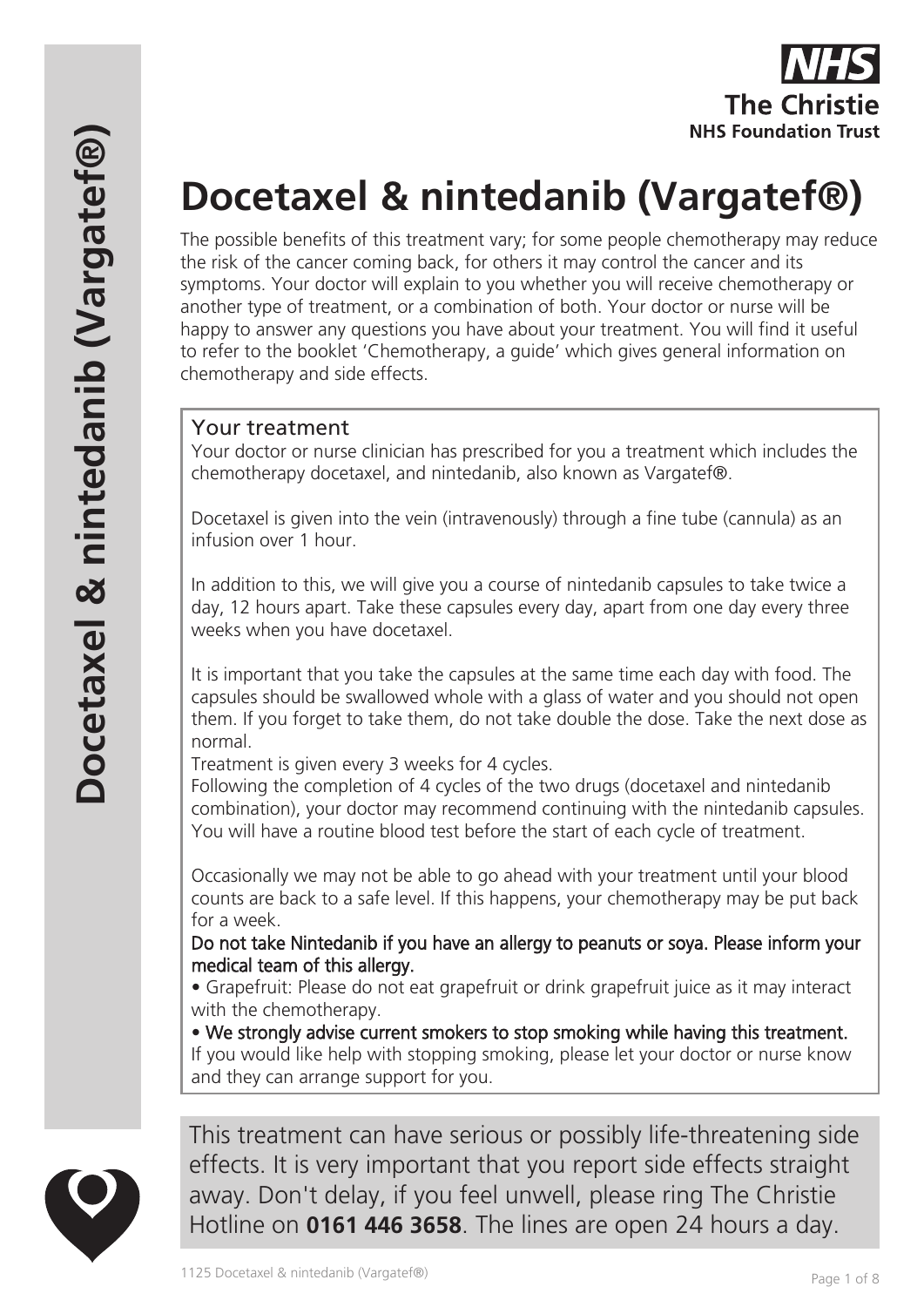## Dexamethasone

Remember to take your dexamethasone tablets twice daily for three days (or according to your doctor's instruction). Start taking the dexamethasone the day before your chemotherapy. This is important – dexamethasone helps to prevent allergic reactions to the chemotherapy. If you forget, tell your chemotherapy nurse before you have treatment.

#### Please note:

• Your dexamethasone tablets should be taken with food as they may cause indigestion. They may also increase your appetite. You should take them earlier in the day, for example with breakfast and lunch, since they can make you feel more alert and prevent sleep.

• These dexamethasone tablets can alter your mood causing you to feel low, irritable or agitated. Please tell the doctor at your next clinic if this is a problem.

• Some people may have an immediate allergic reaction to the chemotherapy. You may feel short of breath, develop a rash on your body and have red flushes. This is temporary, but call your nurse immediately. The nurse can give you an injection to stop this.

#### Blood sugar

Steroids can cause your blood sugar to rise. If you are diabetic then you may need to increase the dose of any diabetic medication you take (insulin or tablets). You should discuss this with your doctor before starting the chemotherapy.

#### Flu vaccinations

Is it alright for me to have a flu jab during the time I'm having chemotherapy? It's safe to have a flu jab, but depending on the sort of chemotherapy you have had, it may not give quite as much protection against infection as usual. Some patients may need two vaccinations. However, if you're thinking of having any other vaccinations, do check with your Christie doctor first, because some vaccines should be avoided.

## Possible side effects

Chemotherapy can cause many different side effects. Some are more likely to occur than others. Everyone is different and not everyone gets all the side effects. Most side effects are usually temporary, but in some rare cases they can be life-threatening. It is important to tell your hospital doctor or nurse about any side effects so they can be monitored and, where possible, treated.

# Common side effects (more than 1 in 10)

## • Increased risk of serious infection

You are vulnerable to infection while you are having chemotherapy. Minor infections can become life-threatening in a matter of hours if left untreated. Symptoms of infection include fever, shivering, sweats, sore throat, diarrhoea, discomfort when you pass urine, cough or breathlessness. We recommend that you use a digital thermometer so you can check your temperature. You can buy one from your local chemist.

GCSF, a growth factor which stimulates the bone marrow to make white blood cells, may be used during chemotherapy treatment to help reduce the risk of infection.

#### If you feel unwell, you have symptoms of an infection or your temperature is 37.5ºC or above, or below 36ºC contact The Christie Hotline straight away.

# • Anaemia (low number of red blood cells)

nd 1125 Docetaxel & nintedanib (Vargatef®) Page 2 of 8 While having this treatment you may become anaemic. This may make you feel tired and breathless. Let your doctor or nurse know if these symptoms are a problem. You may need a blood transfusion.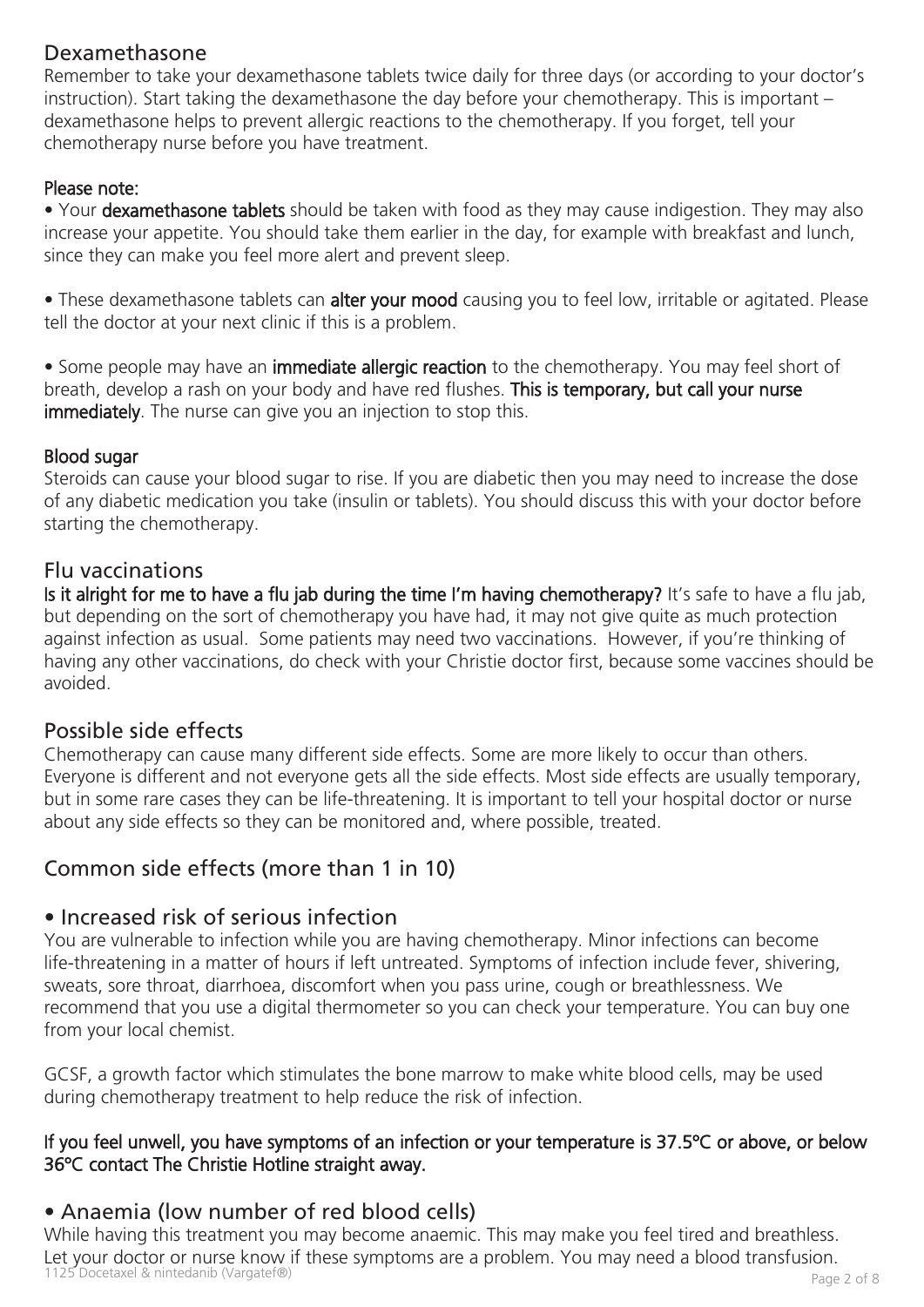## • Bruising or bleeding

This treatment can reduce the production of platelets which help the blood clot. Let your doctor know if you have any unexplained bruising or bleeding, such as nosebleeds, bloodspots or rashes on the skin, and bleeding gums. You may need a platelet transfusion.

## • Diarrhoea

If this becomes a problem while you are having treatment, contact The Christie Hotline for advice. If you develop severe diarrhoea it is important to contact The Christie straightaway as this may be a sign of a serious infection. Don't delay!

#### • Lethargy

Some chemotherapy may make you feel tired and lacking in energy. It can be frustrating when you feel unable to cope with routine tasks. You may benefit from additional support during your treatment. Complementary therapies may be helpful. Speak to your nurse or doctor for further information. If necessary, take time off work. Gentle exercise, such as a daily walk, can be beneficial.

## • Hair loss

Hair loss is usually total. The hair falls out gradually 10 to 14 days following your first course of treatment. Body and facial hair can also fall out. The time scale varies from person to person. If you would like an appointment with the wig service, this can be arranged for you by visiting the cancer information centre (department 3). The hair loss should be temporary and in most cases your hair will begin to grow back a few weeks after your treatment has ended. In a small number of cases there has been prolonged or permanent hair loss.

The cancer information centre offers a coping with hair loss service to all patients where support, information and advice will be given. Drop in, contact 0161 446 8100 or email informationcentre@christie.nhs.uk. Information about the wig service can also be found here and vouchers for wigs can also be obtained for eligible patients. The wig room provides a drop in service, please see The Christie leaflet 'The wig fitting service, for further information.

The Maggie's centre runs a Talking Heads hair loss support workshop for anyone who is anticipating or experiencing hair loss (both men and women). These sessions cover the practicalities of hair loss as well as offering support with its emotional impact. Contact Maggie's on 0161 641 4848 or email manchester@maggiescentres.org.

#### • Sore mouth

Your mouth may become sore or dry, or you may notice small mouth ulcers during this treatment. Drinking plenty of fluids and cleaning your teeth regularly and gently with a soft toothbrush can help to reduce the risk of this happening. We can prescribe a mouthwash for you to use during treatment. You can dilute this with water if your mouth is sore. Ask your doctor or nurse for further advice. There is also general mouth care information in the chemotherapy booklet. If you continue to have a sore mouth, please contact The Christie Hotline on 0161 446 3658.

## • Heartburn

Chemotherapy treatment can cause indigestion or reflux. Heartburn can be treated with medication from your GP. If you do not have immediate relief please contact The Christie Hotline as further assessments may be needed to exclude other causes for your symptoms.

#### • Joint and muscle pain

Pain in the joints (also called arthralgia) or muscles (also called myalgia) can be a temporary side effect while having chemotherapy. It is important to tell your doctor or nurse about this, so that appropriate painkillers can be prescribed.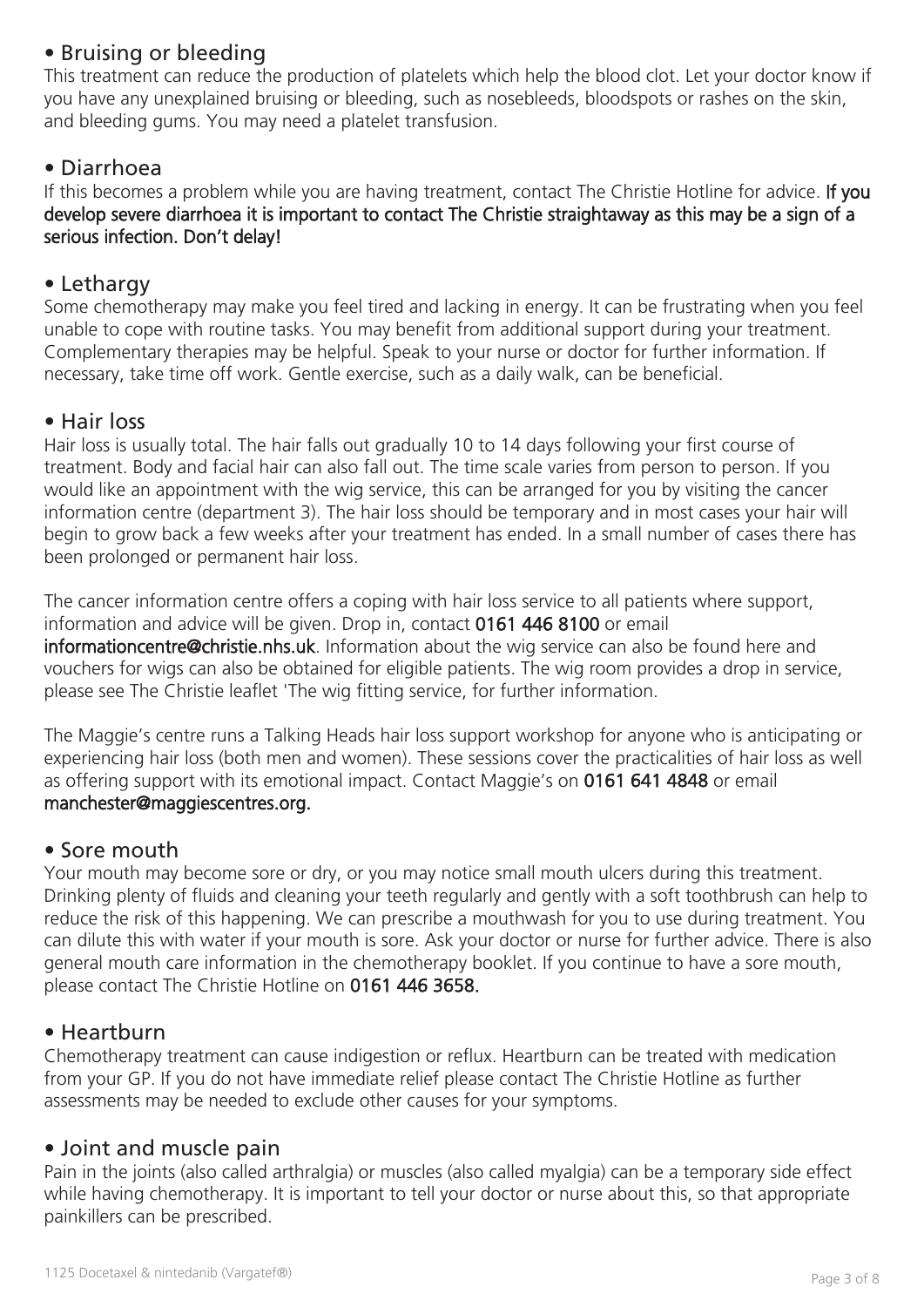# • Tingling and numbness in the fingers or toes

This is due to the effect of the chemotherapy on the nerves and is known as peripheral neuropathy. You may also notice that you have difficulty doing up buttons or similar tasks. Tell your doctor if you notice any numbness or tingling in your hands or feet. This usually improves a few months after treatment has finished although this may be permanent.

## • Changes in nails

The nails may become brittle and their texture or colour may change. This change grows out over several months once the treatment has finished. The nail may lift from the nail bed. If this occurs be very diligent with hand washing. Contact The Christie Hotline on 0161 446 3658 straight away if you notice any discharge or oozing from the nail. Acrylic nails are not recommended.

#### • Skin rash

You may develop a skin rash. This is usually mild and easily treated. Please tell your doctor on your next visit.

## • Nausea and vomiting (sickness)

The severity of this varies from person to person. Anti-sickness medication may be given along with your chemotherapy to prevent this. You will be given anti-sickness tablets to take at home. If you continue to feel or be sick, contact your GP or this hospital, because your anti-sickness medication may need to be changed or increased.

## • Fluid retention

The chemotherapy can cause fluid retention, so that your hands and feet become swollen. This will be temporary but should you experience this contact your hospital doctor or nurse.

#### • PPE (palmar-plantar erythema)

The skin on your hands and feet may become very dry, red and sore with some cracking. Tell your doctor as creams and tablets can be prescribed which can help. Your chemotherapy dose may need to change. Try to keep your hands and feet cool and if possible, uncovered.

#### • Increased sensitivity to the sun

Your skin will tan/burn in the sun more easily. Sit in the shade, avoid too much sun and use sunblock cream/hats. Do not use sunbeds while taking nintedanib.

#### • Strange taste

Chemotherapy can often leave a strange, metallic taste in your mouth. It can also make food seem tasteless and bland. Normal taste will usually come back after the treatment finishes. Ask the staff for dietary booklets which you may find helpful.

#### • Liver function changes

For most people, these are mild and are unlikely to cause symptoms. Your liver function tests will be checked at each visit.

#### • Slow wound healing

Nintedanib may make wounds heal more slowly. If you require an operation, please discuss this with your doctors as you may need to stop taking nintedanib for a while beforehand, and it may be withheld until your wound is healed.

## • Low levels of potassium in your blood (hypokalaemia)

The potassium levels in your blood are checked routinely whilst you are on this treatment and you may require medication to replenish the levels. Please let your doctor or nurse know if you develop cramping or tingling in your arms or leg muscles.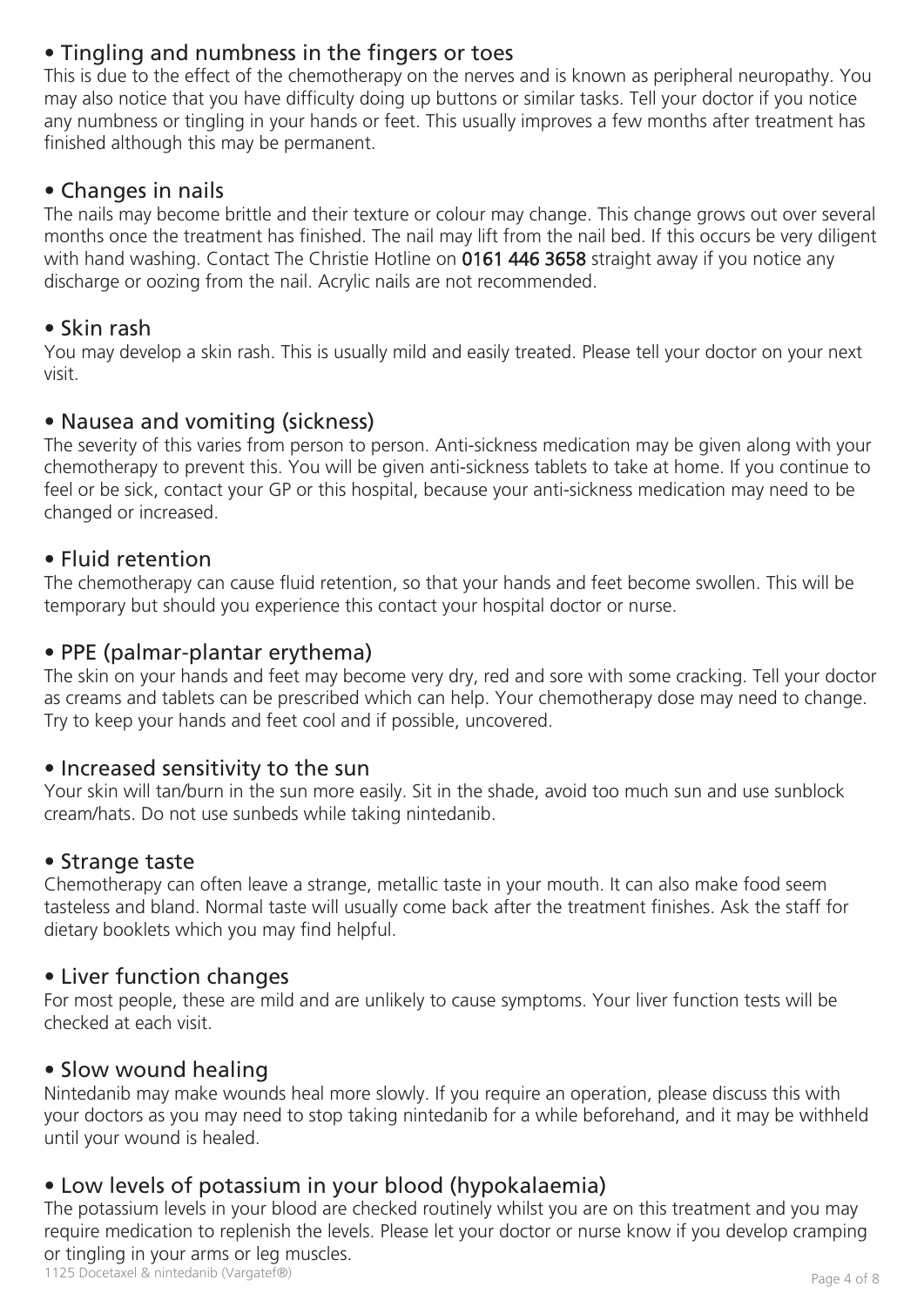#### • Eyes and vision

This treatment may make your eyes feel sore, red and itchy (conjunctivitis). Your doctor can prescribe eye drops to help with this.

It may also make your eyes more sensitive to light and cause blurry vision. Please tell your doctor or nurse if you have eye pain or notice any change in your vision.

## Uncommon side effects (less than 1 in 10)

#### • High blood pressure

Nintedanib may cause high blood pressure. Tell your doctor if you have ever had any problems with high blood pressure. Your nurse will check it regularly during your treatment. Let them know if you experience any headaches.

## • Blood clots

During treatment, you are more at risk of blood clots in the legs (DVT) or lungs (PE). Occasionally these clots can be life-threatening. To help prevent clots, keep mobile and drink plenty of non-alcoholic fluids.

## • Abscesses (collection of pus causing swelling and inflammation)

These could develop in any part of your body. Please report any abnormal swelling to your doctor or nurse for further assessment.

## • Jaundice (yellowing of skin and eyes)

Jaundice may occur in a small number of patients as a result of the effect of nintedanib on your liver. Please report this straight away to your doctor or nurse if this happens to you.

#### • Constipation

Try to drink plenty of fluids and eat foods high in fibre. Report this to your hospital doctor who may prescribe a suitable laxative. Ask the staff for a copy of 'Eating: help yourself' which has useful ideas about diet when you are having treatment.

#### • Hyperpigmentation

Your skin may appear darker in colour or lightly tanned, especially around the joints. This is known as hyperpigmentation. Asian and African-Caribbean people may develop noticeable light patches on their skin. The skin will return to normal when treatment is finished.

## Rare side effects (less than 1 in 100)

#### • Bowel perforation

Very rarely, nintedanib may cause a hole in the wall of the stomach or bowels. Please let your doctor or nurse know immediately if you have sudden, severe pains in the abdomen or blood in your vomit or stools.

#### • Extravasation

Extravasation is when chemotherapy leaks outside the vein. If you develop redness, soreness or pain at the injection site at any time please let us know straight away.

#### Serious and potentially life threatening side effects

In a small proportion of patients chemotherapy can result in very severe side effects which may rarely result in death. The team caring for you will discuss the risk of these side effects with you.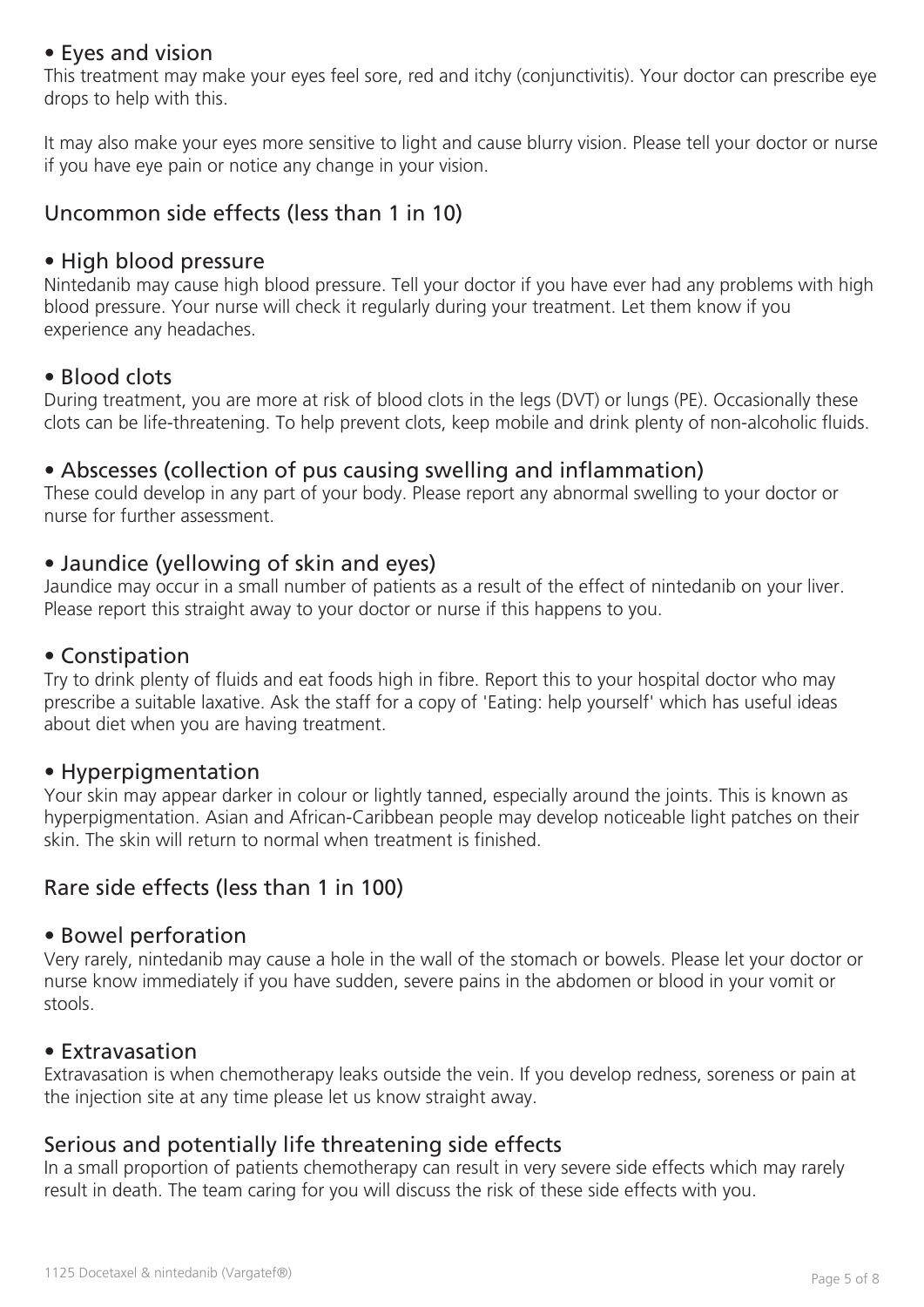## Other medicines:

Please ask your doctor at The Christie for advice about any other medication you are taking, including non-prescribed medicines, complementary therapies and herbal medicines.

#### Sex contraception and fertility

Protecting your partner and contraception: We recommend that you or your partner use a condom during sexual intercourse while you are having the course of chemotherapy. Chemotherapy is dangerous to unborn babies and this will also protect you and your partner from any chemotherapy drugs that may be present in semen and in the vagina. If you suspect that you may be pregnant please tell your doctor immediately.

Fertility: This chemotherapy may affect your ability to have children. Your doctor or nurse should have discussed this with you. If not, please ask them before you start treatment.

#### For female patients only:

Loss of periods: Due to the effect of chemotherapy on the ovaries, you may find that your periods become irregular or stop. This is more likely in women over the age of 40 when most women will notice some change in their periods. It is less common in women under the age of 40 but does still happen and can result in significant menopausal symptoms (see section below). Even if your periods stop completely during chemotherapy your periods may come back several years later. This means that you may be able to become pregnant even many years after chemotherapy. It is very important to use contraception if you don't want to get pregnant.

Menopausal symptoms: When the ovaries stop working due to chemotherapy or during a natural menopause most women experience symptoms such as hot flushes, sweats (night and day) and vaginal dryness. These hormonal changes can make the vagina feel as though it has shrunk and become less easy to stretch. This is called vaginal atrophy and can result in discomfort, pain on sexual intercourse, itching and recurrent urine infections. If your ovaries don't start to work again the vaginal symptoms can be permanent, although the flushes and sweats tend to reduce and stop over a small number of years. Some women who have already gone through menopause may notice their symptoms worsening for a time after chemotherapy.

The vaginal symptoms can start early and the longer they are left the harder they can be to treat. Please contact your specialist nurse either in clinic or by phone when the symptoms first develop if you would like help. Symptoms can be managed in several ways including gels, essential oil pessaries and sometimes local oestrogen replacement. You may also find it helpful to request the booklet 'Menopausal symptoms and breast cancer' by Breast Cancer Now (either from your specialist Nurse, The cancer information centre at The Christie, or online).

#### Late side effects

Some side effects may become evident only after a number of years. In reaching any decision with you about treatment, the potential benefit you receive from treatment will be weighed against the risks of serious long term side effects to the heart, lungs, kidneys and bone marrow. With some drugs there is also a small but definite risk of developing another cancer. If any of these problems specifically applies to you, the doctor will discuss these with you and note this on your consent form.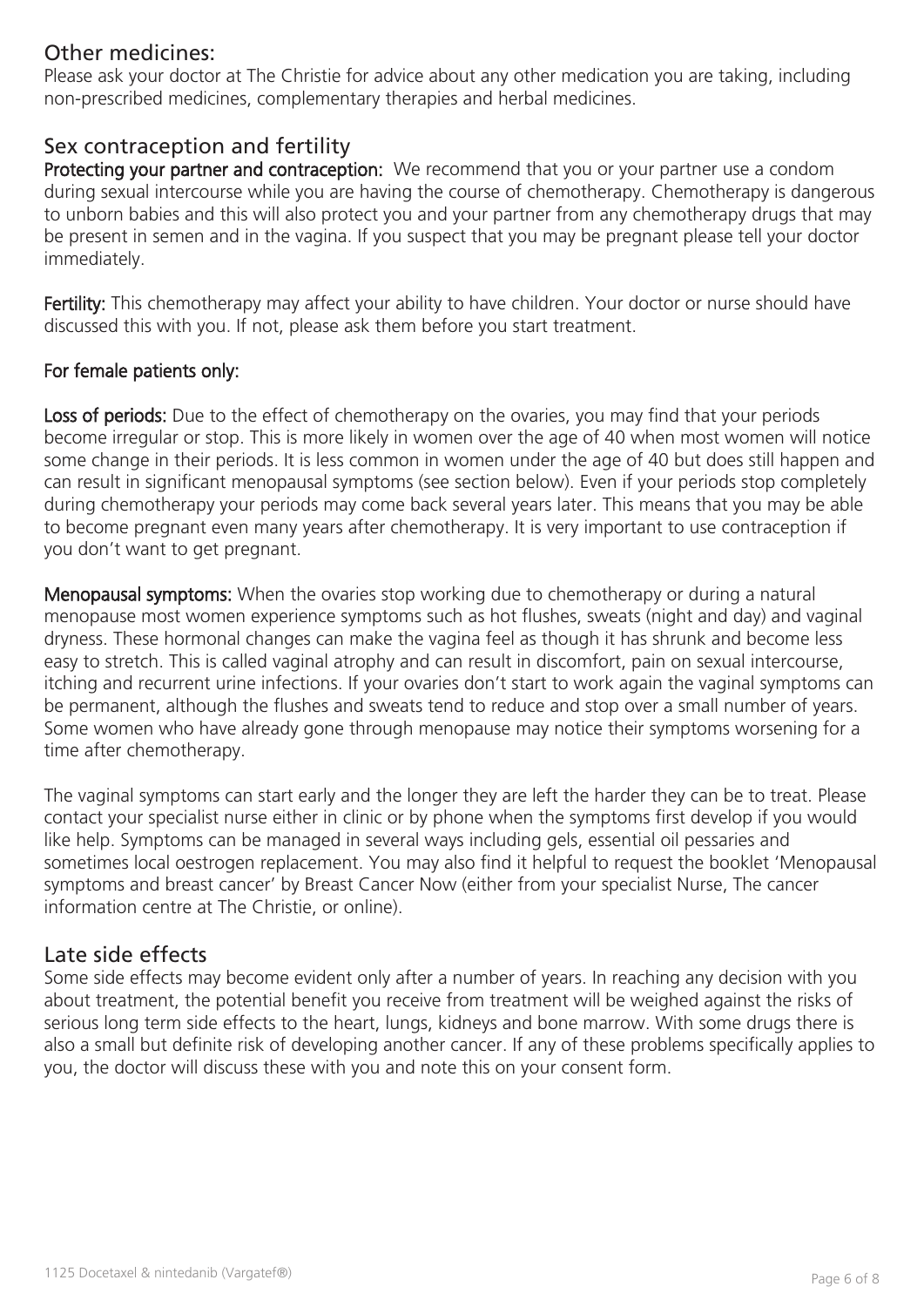# Contacts:

If you have any general questions or concerns about your treatment, please ring the area where you are having treatment:

Administration enquiries - 0161 918 7606/7610 Chemotherapy nurse - 0161 918 7171 Clinical trials unit - 0161 918 7663

Lung cancer nurse team - 0161 918 2595

For urgent advice ring The Christie Hotline on 0161 446 3658 (24 hours)

Your doctor's secretary …………………………………….0161 ………..

Your consultant is: .....................................................................

Your hospital number is: ...........................................................

Your key worker is: ....................................................................